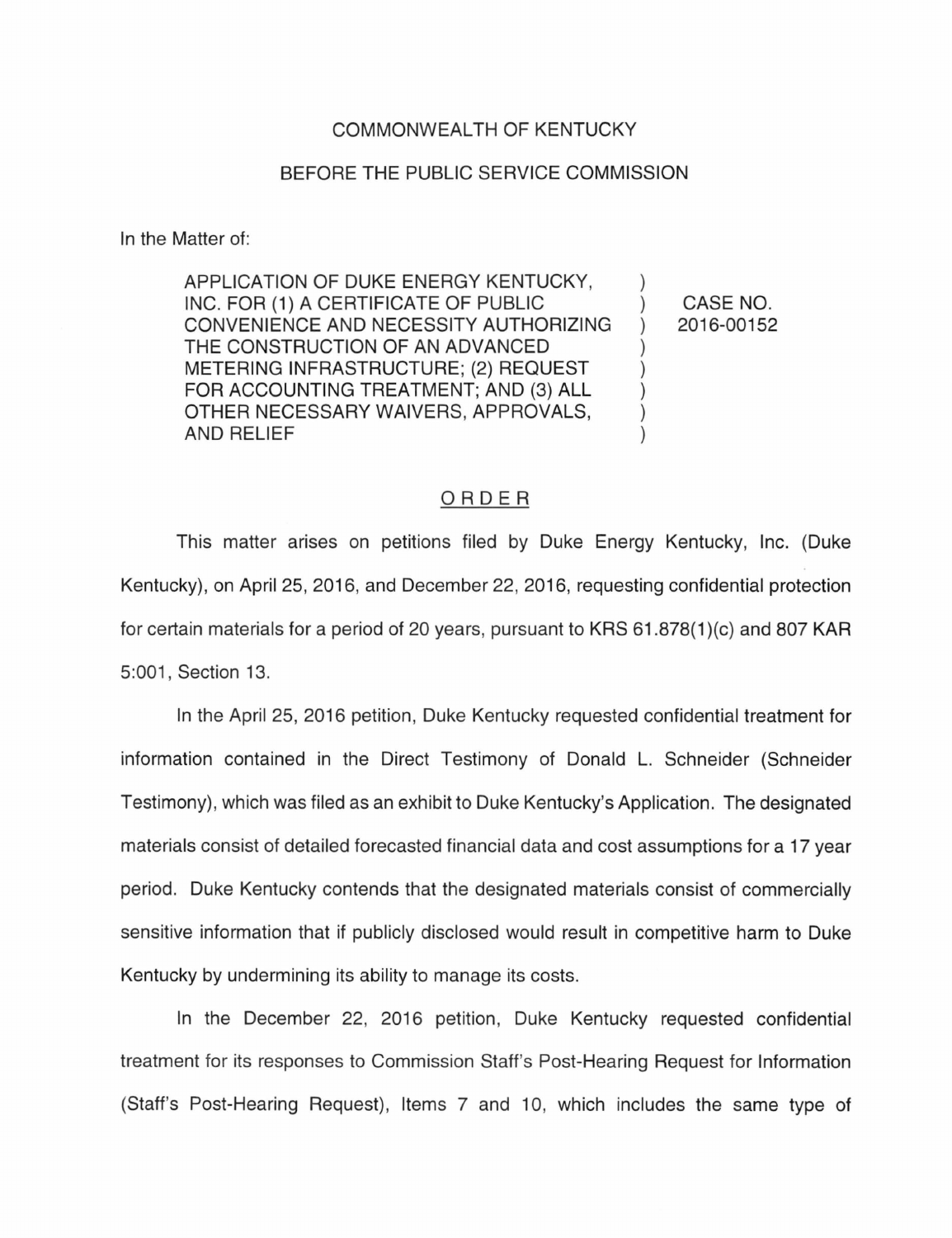information for which Duke Kentucky requested confidential treatment in its April 25, 2016 petition.

Having considered the petitions and the materials at issue, the Commission finds that the information contained in the Schneider Testimony and in Duke Kentucky's responses to Staff's Post-Hearing Request, Items 7 and 10 meet the criteria for confidential treatment and are exempt from public disclosure pursuant to KRS 61.878(1 )(c)(1) and 807 KAR 5:001 , Section 13.

IT IS THEREFORE ORDERED that:

1. Duke Kentucky's petitions for confidential protection for the Schneider Testimony and for Duke Kentucky's responses to Staff's Post-Hearing Request, Items 7 and 10 are granted.

2. The designated materials shall not be placed in the public record or made available for public inspection for a period of 20 years, or until further Orders of this Commission.

3. Use of the material in question in any Commission proceeding shall be in compliance with 807 KAR 5:001, Section 13(9).

4. Duke Kentucky shall inform the Commission if the material in question becomes publicly available or no longer qualifies for confidential treatment.

5. If a non-party to this proceeding requests to inspect the material granted confidential treatment by this Order and the period during which the material has been granted confidential treatment has not expired, Duke Kentucky shall have 20 days from receipt of written notice of the request to demonstrate that the material still falls within the exclusions from disclosure requirements established in KRS 61.878. If Duke Kentucky is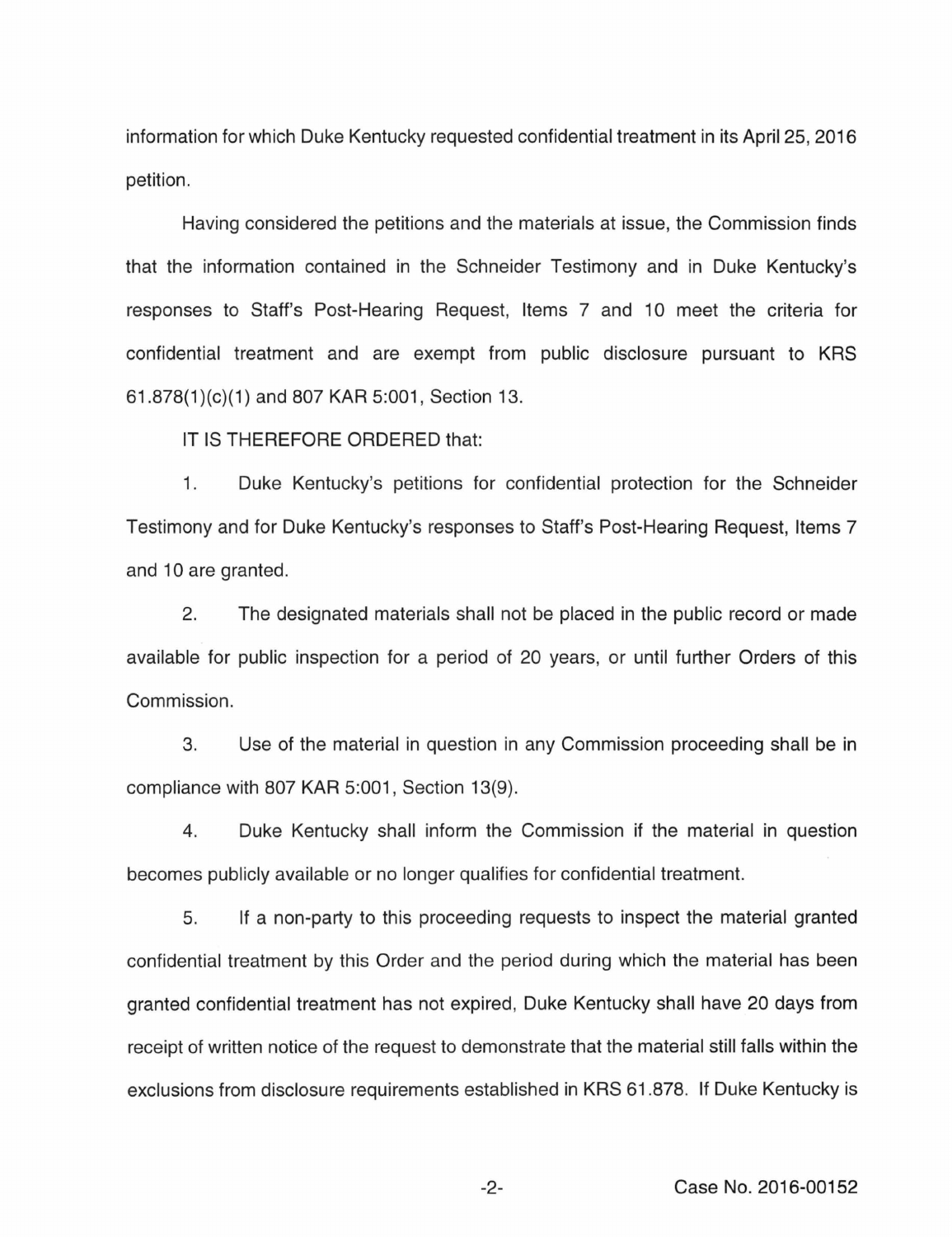unable to make such demonstration, the requested material shall be made available for inspection. Otherwise, the Commission shall deny the request for inspection.

6. The Commission shall not make the requested material available for inspection for 20 days following an Order finding that the material no longer qualifies for confidential treatment in order to allow Duke Kentucky to seek a remedy afforded by law.

## [REMAINDER OF PAGE INTENTIONALLY LEFT BLANK]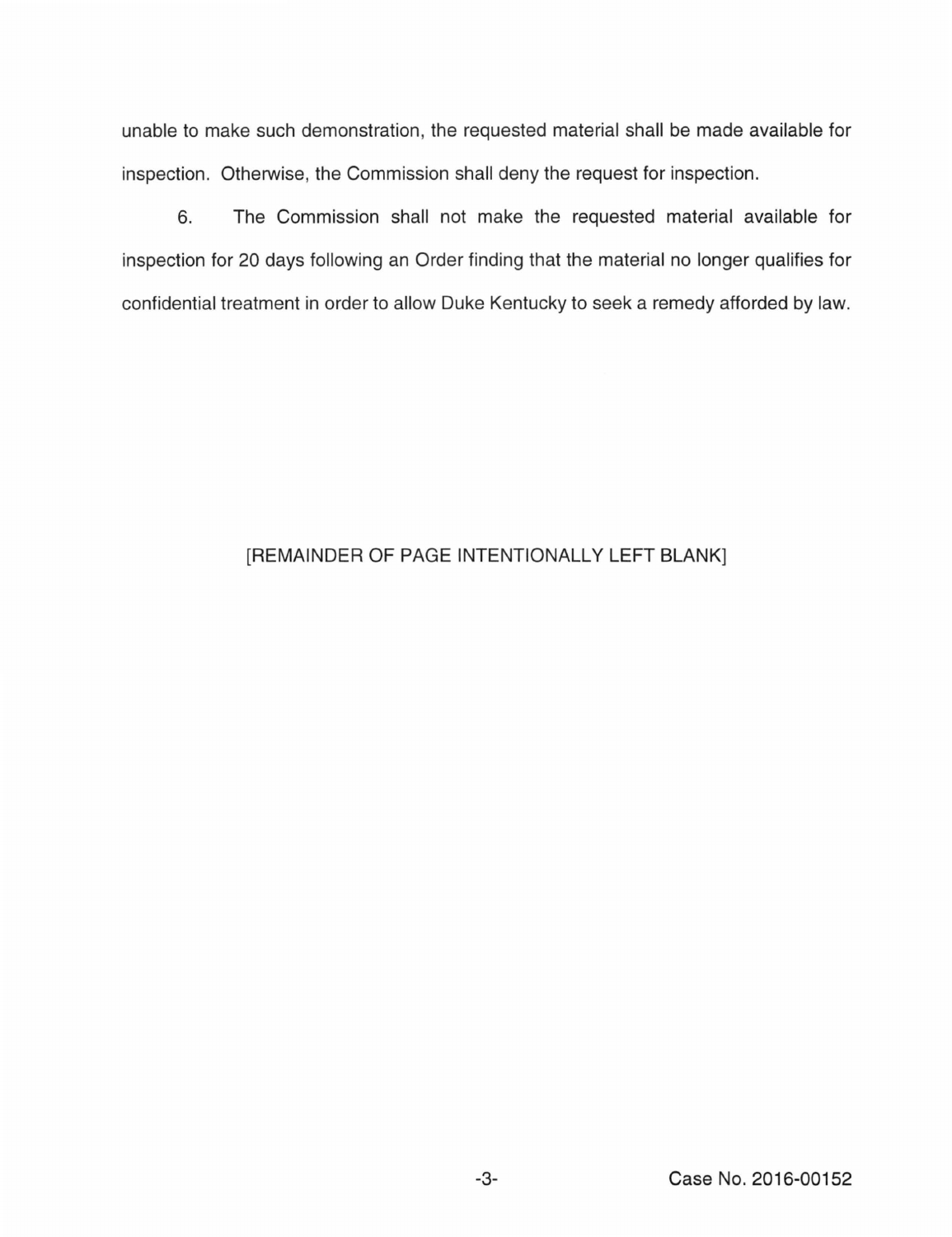By the Commission

**ENTERED** 

JAN 0 2 2019

KENTUCKY PUBLIC<br>SERVICE COMMISSION

ATTEST: MM Put Executive Director